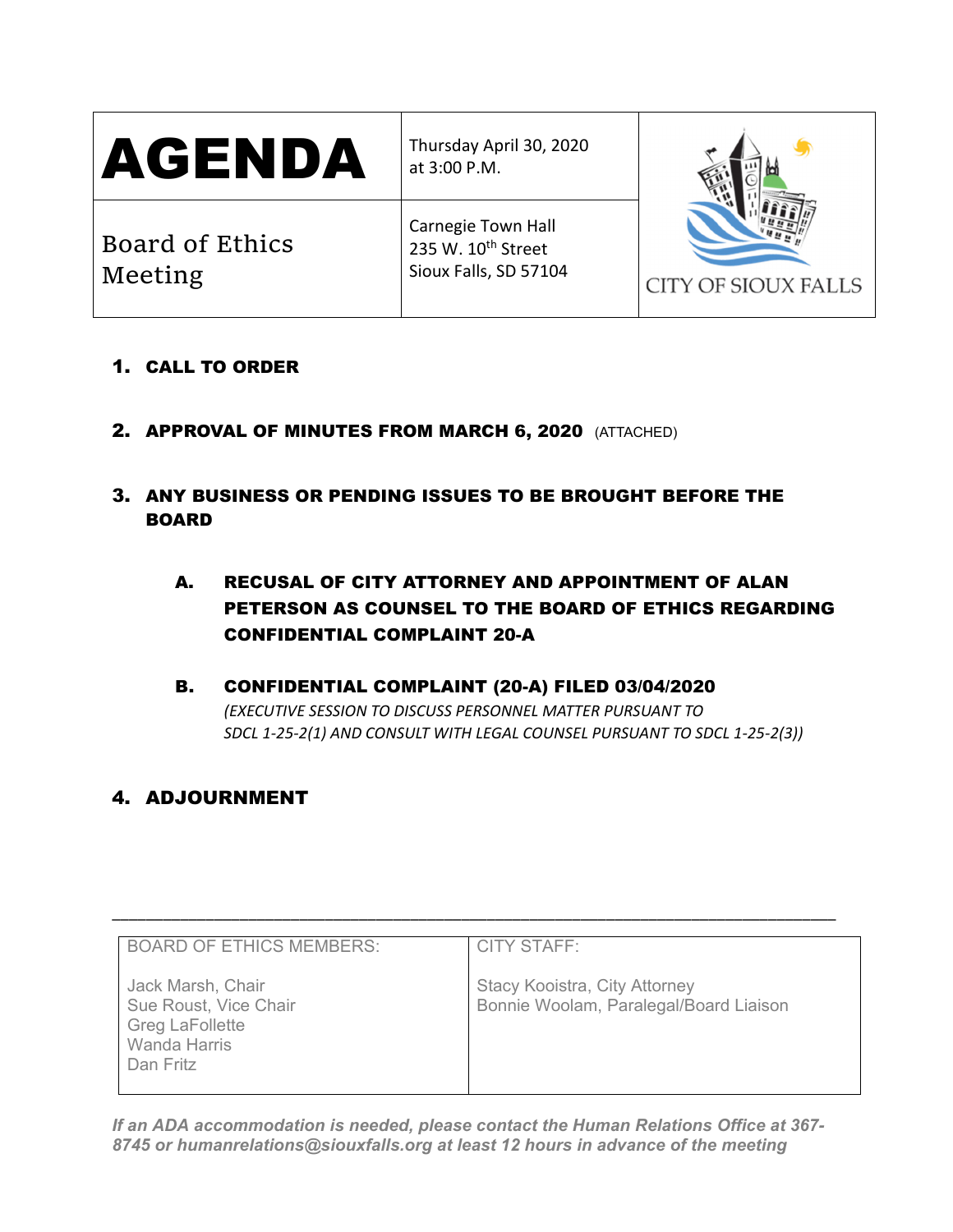#### THESE MINUTES ARE DRAFT MINUTES UNTIL APPROVED AT THE NEXT MEETING

| <b>MINUTES</b>             | Friday March 6, 2020<br>at 2:00 p.m.                                                                  |                            |
|----------------------------|-------------------------------------------------------------------------------------------------------|----------------------------|
| Board of Ethics<br>Meeting | <b>Commission Room</b><br>1st Floor ~ City Hall<br>224 West Ninth Street<br>Sioux Falls, South Dakota | <b>CITY OF SIOUX FALLS</b> |

**BOARD MEMBERS PRESENT:** Jack Marsh, Sue Roust, Greg LaFollette, and Dan Fritz.

**BOARD MEMBERS ABSENT:** Wanda Harris

**STAFF PRESENT:** Stacy Kooistra, City Attorney, and Cari Hanzel and Bonnie Woolam, Recording Clerks

### **CALL TO ORDER**

A quorum was present and the meeting was called to order by Board Chair Jack Marsh at 2:00 p.m.

### **ELECTION OF CHAIR AND VICE CHAIR**

Following some preliminary discussion Greg LaFollette nominated Jack Marsh to serve as Chair of the Board of Ethics for 2020. Dan Fritz seconded the motion. With no further nominations on the floor, Jack Marsh declared the nominations closed and proceeded with a vote. Vote to approve: 4 yeses. Motion carried.

Greg LaFollette nominated Sue Roust to serve as Vice Chair of the Board of Ethics for 2020. Dan Fritz seconded the motion. With no further nominations on the floor, Jack Marsh declared the nominations closed and proceeded with a vote: Vote to Approve: 4 yeses. Motion carried.

### **APPROVAL OF MINUTES**

A motion was made by Sue Roust and seconded by Dan Fritz to approve the minutes from the meeting on December 19, 2019. Vote to approve: 4 Yeses. Motion carried.

### **ANNUAL REPORT**

A motion was made by Sue Roust and seconded by Greg LaFollette to approve the 2019 Board of Ethics Annual Report dated March 6, 2020. Vote to approve: 4 Yeses. Motion carried.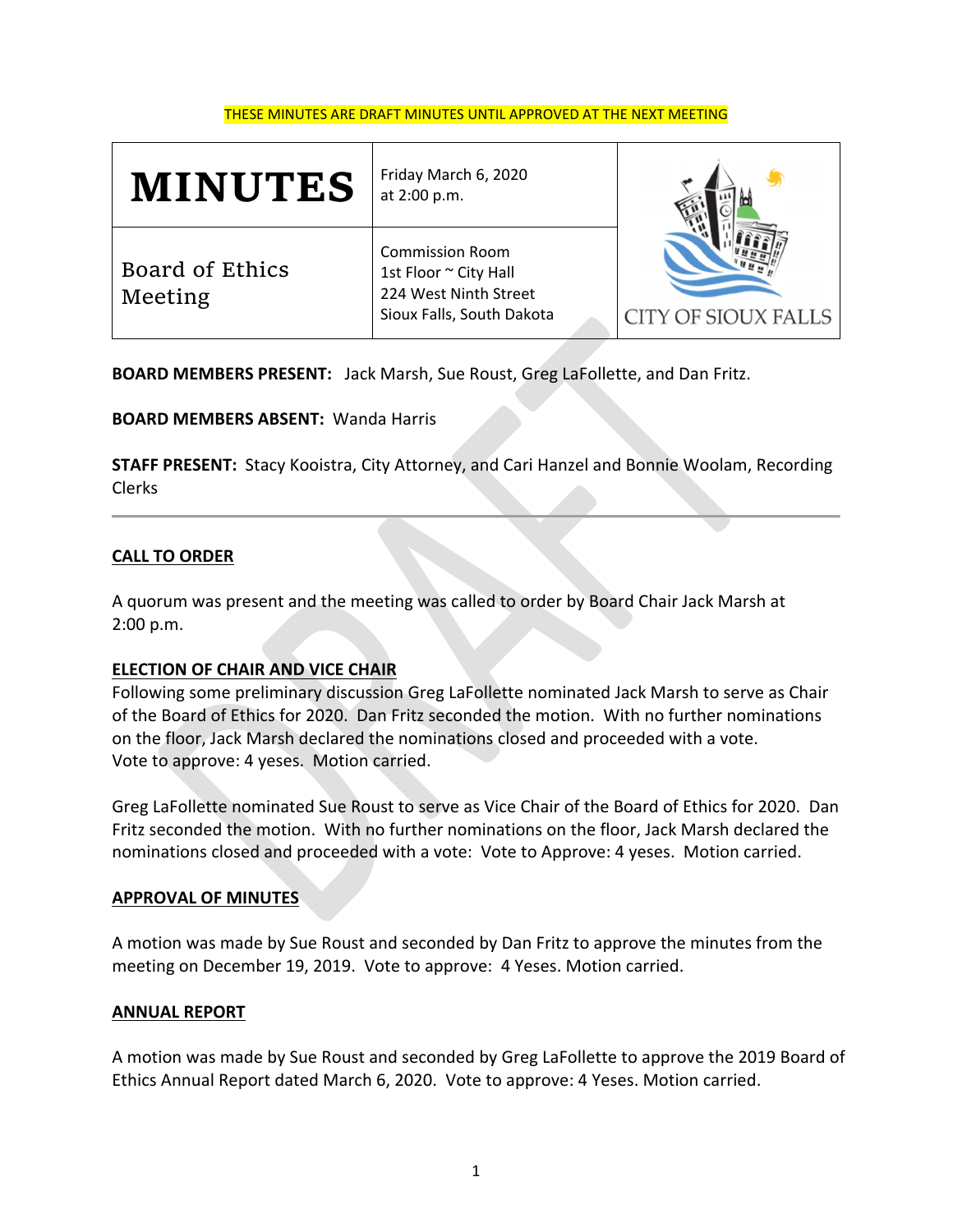### **BUSINESS OR PENDING ISSUES BROUGHT BEFORE THE BOARD**

### 1. REQUEST FOR ADVISORY OPINION 20‐1 FILED FEBRUARY 12, 2020

Jack Marsh introduced Request for Advisory Opinion 20‐1 submitted by City Council member Janet Brekke and entered it into the record.

City Attorney Stacy Kooistra advised the Board that it had jurisdiction to hear Request 20-1 as it pertained to questions 1-3 of the Request.

Attorney Kooistra advised that some questions posed by Councilor Brekke as well as attachments A, B, and C as they applied to the behavior of others was limited by § 35.057 and therefore not within the jurisdiction of the Board to determine. Only the Councilor's own conduct could be considered under her request.

Attorney Kooistra agreed that the first 7 questions were within the purview of the Board but the last 4 were not because they involved the conduct of others and were outside of the Board's purview to the extent that they referenced the conduct of other people.

Attorney Kooistra further outlined the relevant law and prior opinions that were most applicable and merited review when considering the Request.

Councilor Brekke appeared before the Board and was sworn in.

Councilor Brekke provided some background to her request and stated that the intent of her last 4 questions was a more specific restatement of her first 3 questions as it pertained to her. She explained that her reason for requesting an advisory opinion on her own conduct was because she did not want to cast aspersions on her fellow colleagues but she thought that the issues created an ethical line for her as a councilmember.

Councilor Brekke read a letter to the Board that she previously presented to the Mayor, City Councilmembers and staff explaining her reasoning for the Request for Advisory Opinion.

Councilor Brekke further discussed her questions presented to the Board and expounded on her position on the Board's role in deciding those questions.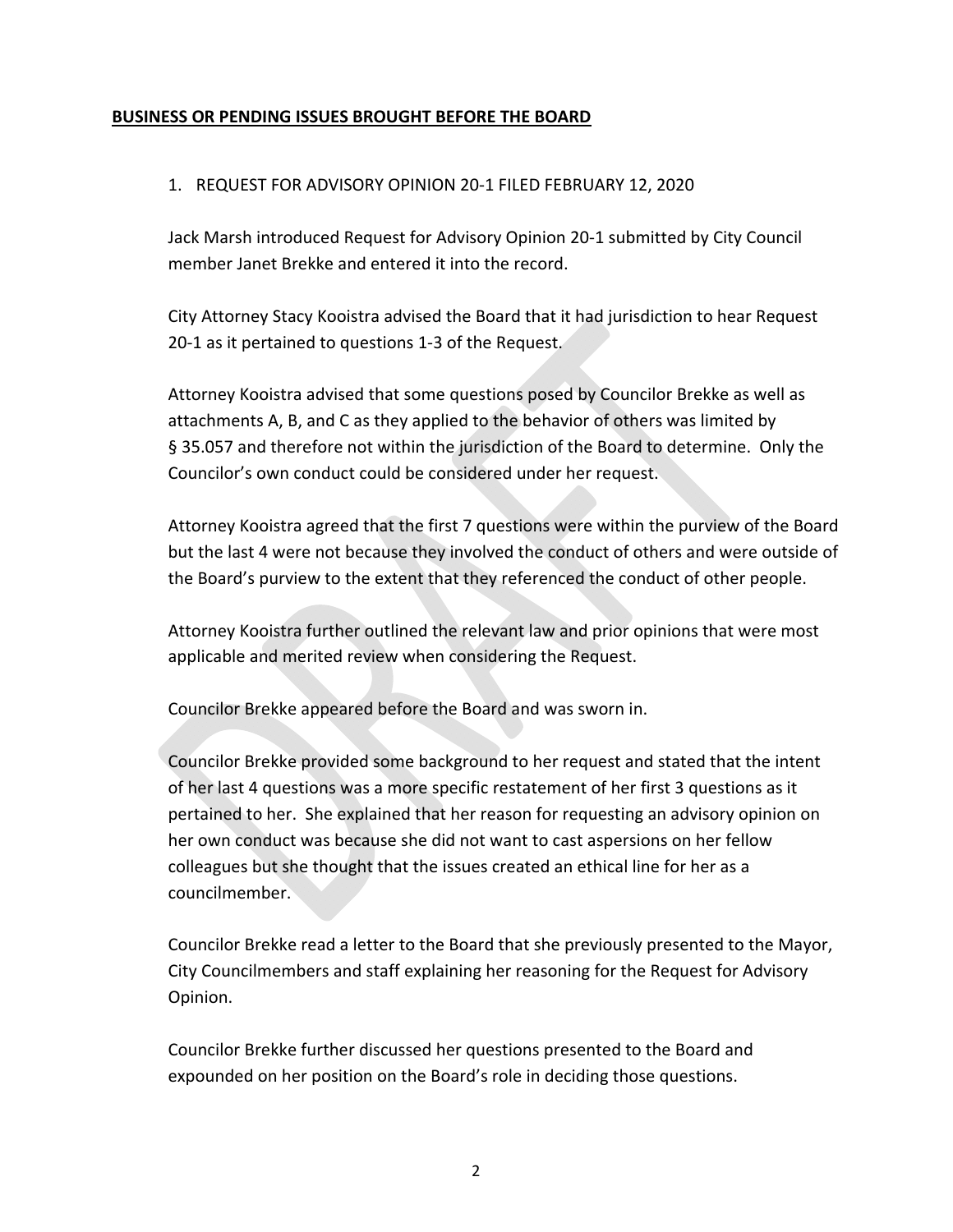The Board discussed a Supreme Court ruling on free speech, applicable state statutes, city charter, and city ordinances as they related to Councilor Brekke's questions.

Councilor Brekke offered further discussion on her position and expounded on her intention to fashion her PAC after the Mayor's PAC and offered specifics on the naming and mission. Further questions were presented to Councilor Brekke by the Board.

Councilor Brekke stated that she intends to engage in the activities as enumerated in questions 1‐3. Councilor Brekke further stated she did not think those types of activities were right but would participate in those activities because if she did not, then her voice would be lost.

### **PUBLIC INPUT**

Pamela Sullivan was sworn and appeared before the Board and provided input to the Board. Tamara Baker was sworn and appeared before the Board and provided input to the Board. David Zokaites was sworn and appeared before the Board and provided input to the Board. James Sanden was sworn and appeared before the Board and provided input to the Board. Pat Starr was sworn and appeared before the Board and provided input to the Board. Joan McMillen was sworn and appeared before the Board and provided input to the Board. Sheila Wood was sworn and appeared before the Board and provided input to the Board. Christine Erickson was sworn and appeared before the Board and provided input to the Board. Richard Barnette was sworn and appeared before the Board and provided input to the Board. Bruce Danielson was sworn and appeared before the Board and provided input to the Board. Casey Murschel was sworn and appeared before the Board and provided input to the Board.

The Board addressed the questions individually with Attorney Kooistra for legal opinion. Attorney Kooistra advised the board that as a matter of law, Councilor Brekke could legally engage in the activities as stated in questions 1‐3 of her Request and that the Ethics Board could not over‐rule state law. Concerning the past activities of Counselor Brekke, Attorney Kooistra advised that she did not violate any laws.

Greg LaFollette made a motion that the Ethics Board determine the \$300 donation from Theresa Stehly as an individual, the robo call supporting Councilor's candidacy, or accepting miscellaneous contributions, be determined to be not ethics violations. Dan Fritz seconded the motion. Vote to approve: 4 Yeses. Motion carried.

Greg LaFollette made a second prospective only motion that the use of Councilor or Mayor title, financial support personally or by a controlled PAC or active support such as yard signs,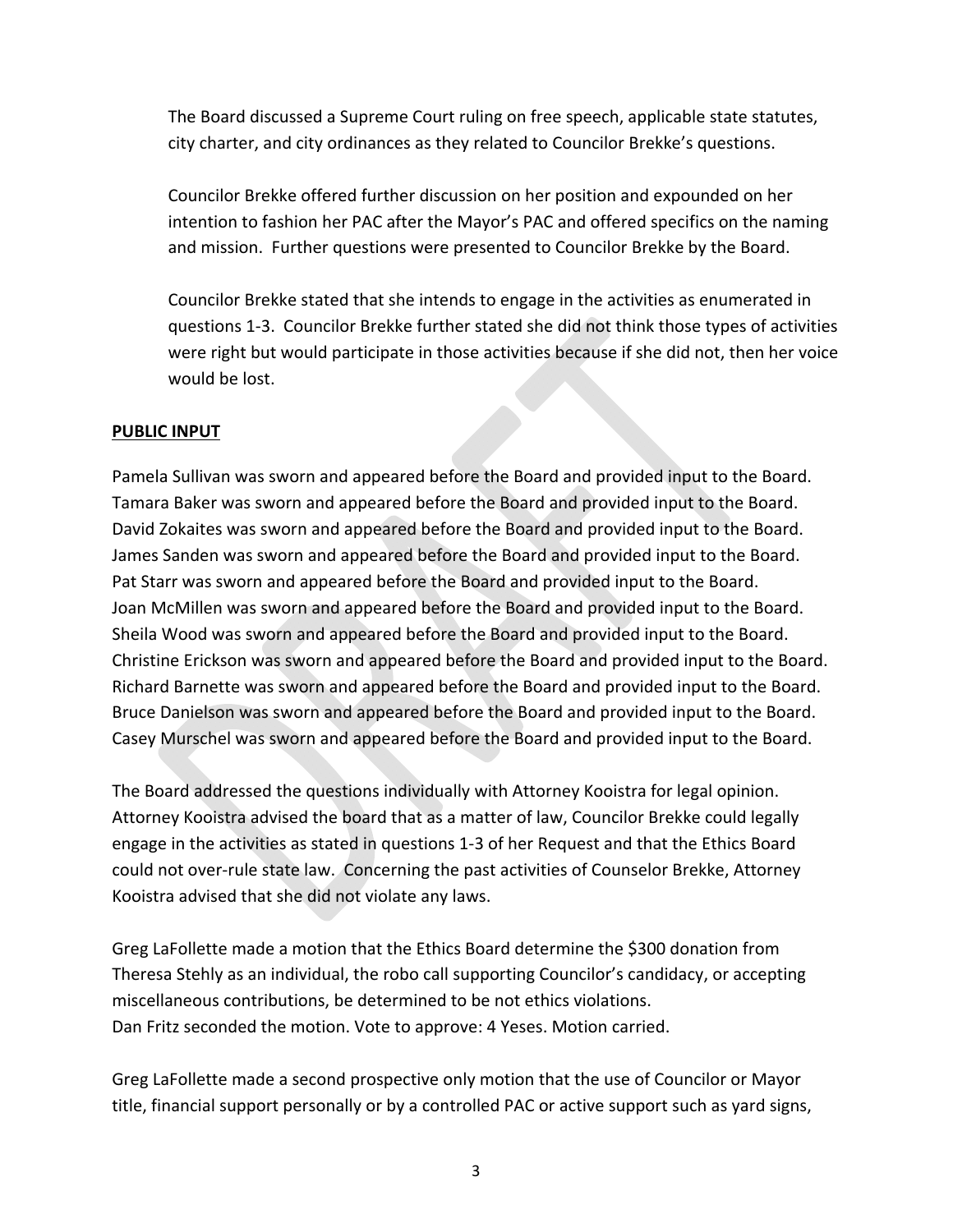campaign buttons, mailers, events, etc. be deemed to rise to the level of the appearance of impropriety and as such be considered an ethics violation. No second. Motion dies for lack of a second.

Further discussion ensued.

Sue Roust presented a motion that the Board finds that situations as described in questions 1‐3 of the Request are legal and do not give rise to the appearance of impropriety. Dan Fritz seconded the motion.

Discussion was had during which Attorney Kooistra advised removing the word "legal" from the motion.

Sue Roust re‐stated her motion that the Board finds that the situations as described in questions 1‐3 of the Request do not give rise to the appearance of impropriety. Motion seconded by Greg LaFollette. Vote to Approve: 3 Yeses: Roust, Fritz, Marsh. 1 No: LaFollette. Motion carried.

Discussion ensued concerning whether or not all questions were answered. Councilor Brekke confirmed that all of her questions were addressed by the discussion, motions, and vote of the Board as they apply to her.

Sue Roust presented a motion to authorize the Board's legal advisor, Stacy Kooistra, to draft an Advisory Opinion consistent with the discussions and motion of the Board and to authorize the Board Chair to both approve and sign the opinion as drafted on behalf of the Board. Motion was seconded by Greg LaFollette. No discussion. Vote to approve: 4 Yeses. Motion carried.

### **PUBLIC INPUT**

Bruce Danielson addressed the Board and requested that all of the Board of Ethics' meeting agendas, minutes, and attachments prior to 2009 be added to the Board of Ethics website.

Councilor Brekke expressed concern regarding a lack of instruction in the Board procedures and rules. She recommended the Board raise the public's awareness by including an instruction in the Advisory Opinion section of the Rules of Procedure that all of the activities of the Board (except for complaints) and especially requests for advisory opinions, are done in open public hearing and that lobbying is not permitted. Councilor Brekke informed the Board that she found the prohibition addressing hypothetical questions confusing.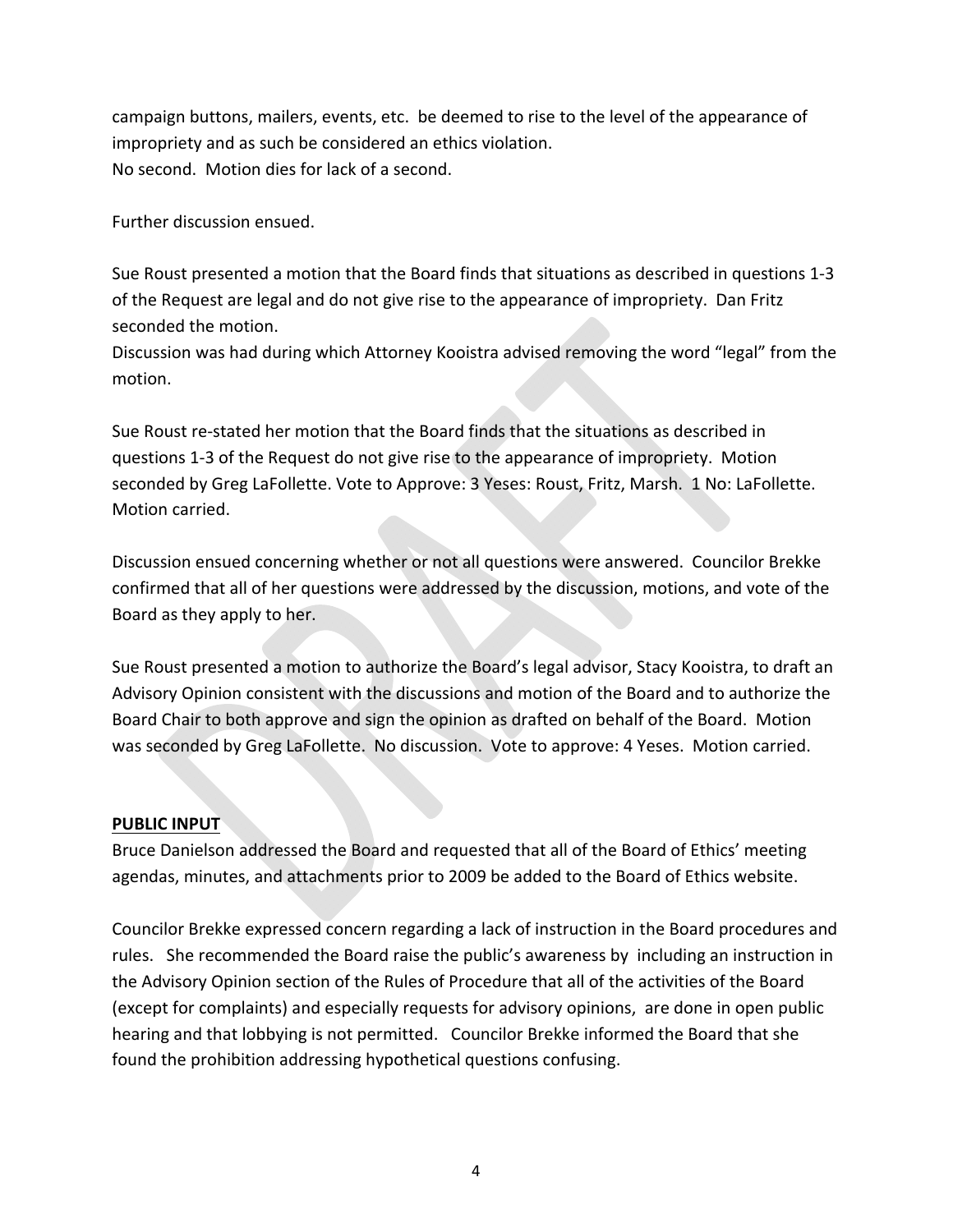# **NEXT MEETING**

No specific date for the next meeting was scheduled.

# **ADJOURNMENT**

Meeting adjourned at 4:55 p.m.

Respectfully submitted,

Bonnie Woolam Recording Clerk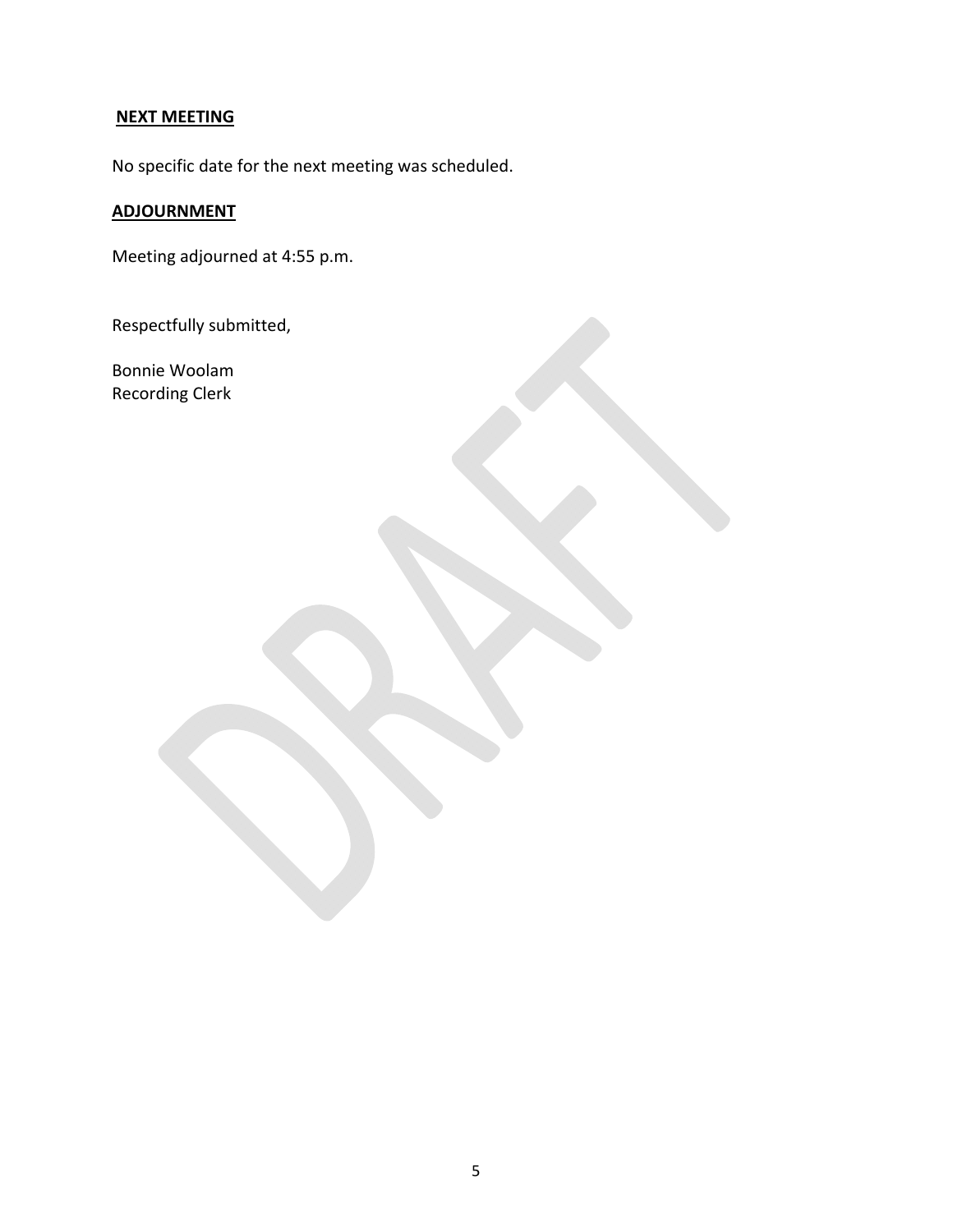

**ADVISORY OPINION NO. 20-1** 

# **Request for Opinion**

Pursuant to § 35.057 of the Code of Ordinances of Sioux Falls, South Dakota, Sioux Falls City Councilor Janet Brekke requested an advisory opinion and presented the following questions at a meeting of the Board of Ethics in the Commission Room in City Hall at 2:00 p.m. on March 6, 2020.

1. Can I create a PAC whose funds will be utilized to support candidates in city elections?

2. Can I host fundraisers for candidates in city elections using my title and position as a Sioux Falls City Council member?

3. Can I use my title as a Sioux Falls City Council member to assist candidates in city elections by appearing in a postcard supporting their candidacy?

In addition, Councilor Brekke submitted a fourth question concerning her past behavior in the following occurrences:

Did I violate the Sioux Falls Code of Ethics and/or Conflict of Interest Ordinance when as a candidate for city council member in 2018. I accepted the following:

- 1. A 300.00 donation to my campaign by another council member as an individual.
- 2. A robo call supporting my candidacy from Theresa Stehly in her individual capacity.
- 3. Accepted misc. independent contributions from friends of Council member **Theresa Stehly**

A sub-part of Councilor Brekke's fourth question asked whether she could "engage in activities 1, 2, 3 above as a seated Sioux Falls City Council member on behalf of declared candidates during the 2020 election."

All of the questions listed above were listed on page 1 of Councilor Brekke's attachment to her Request for Advisory Opinion. On pages 3 and 4 of said attachment, Councilor Brekke submitted four additional questions as follows: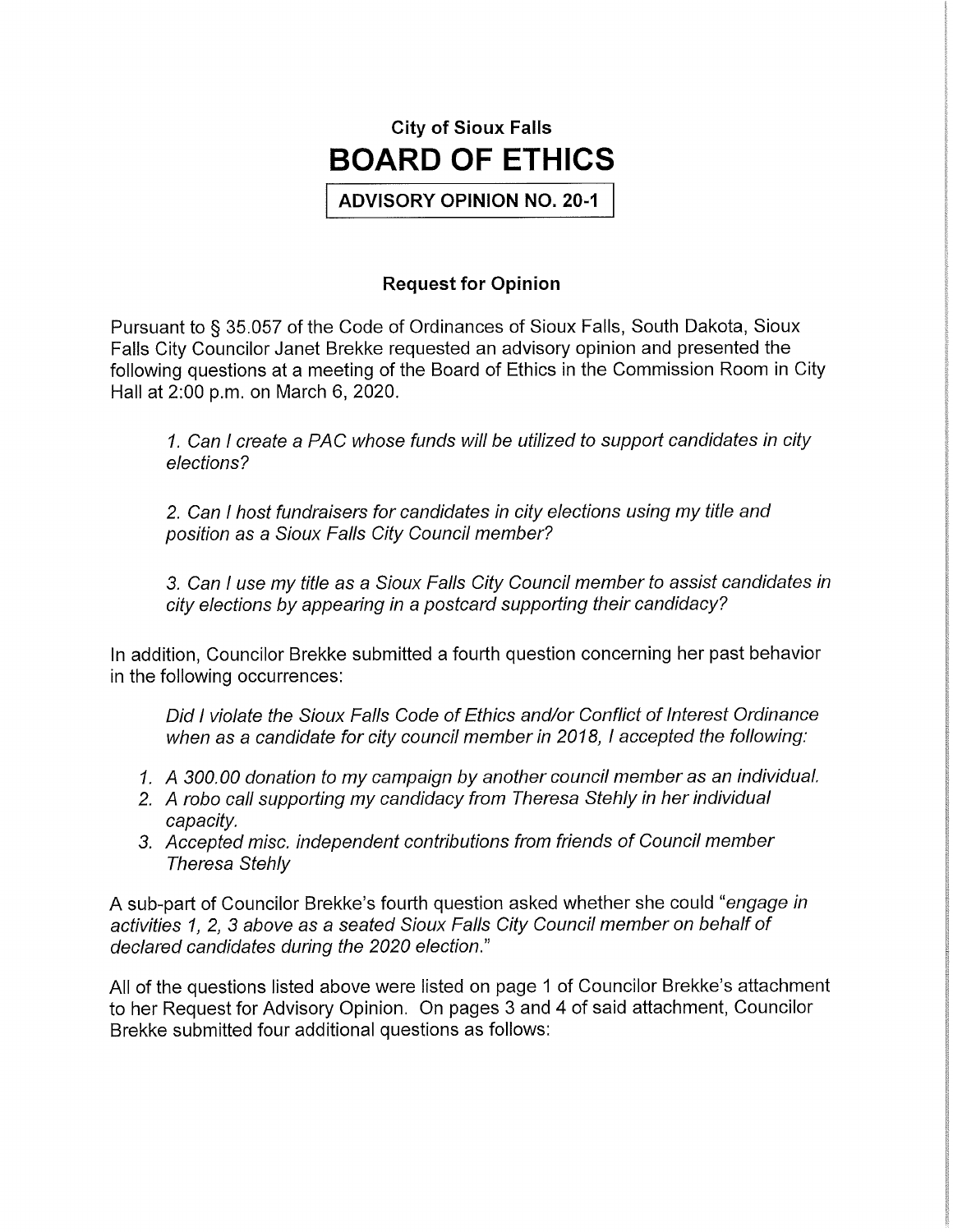Whether participating in the above stated activities per attachments A, B  $1<sub>1</sub>$ and C creates an "appearance of impropriety" pursuant to §34.005 Canon Three (a): A City Council member should avoid impropriety and the appearance of *impropriety in his or her activities.* 

Whether the above stated activities per attachments A, B and C are  $2.$ inappropriate political activities pursuant to §34.009 Canon Seven (b): A city council member should refrain from political activity inappropriate to his or her office.

 $3<sub>l</sub>$ Whether the above activities per attachments A, B & C grant special advantage to an individual(s) and/or use my elected position to secure special advantage to others, pursuant to Conflict of Interests \$35.054 Standards of Conduct; City Council member (d) and/or (e).

Grant any special consideration, treatment or advantage to any citizen,  $(d)$ individual, business organization or group beyond that which is normally available to every other citizen, individual, business organization or group;

(e) Use their elected position to secure special advantages, privileges or exemptions for themselves or others;

As to 1, 2 and 3, past conduct, I am requesting an opinion on whether  $\overline{4}$ . those activities were permitted because they were performed in the office holders' individual capacity or whether they are subject to Canon Three (a). Canon Seven (b) and §35.054 (d) & (e) stated above.

### Law

As provided in § 35.057 of the Code of Ordinances of Sioux Falls, South Dakota, any city official can request a Board of Ethics Advisory Opinion to review their own past behavior:

## § 35.057 of the Code of Ordinances of Sioux Falls South **Dakota**

Advisory opinions may be requested by any city official who seeks the board of ethics' opinion to guide that official's own conduct. Only a city official may request an advisory opinion from the board of ethics about his or her conduct or activities, provided that the request is made prior to the filing of a complaint as outlined in this chapter. Declared candidates for a municipal election can seek advisory opinions from the board of ethics about his or her conduct or activities. A request for an advisory opinion may include the request to review conduct that has already occurred that has not yet been the subject of a complaint to the board or a report to the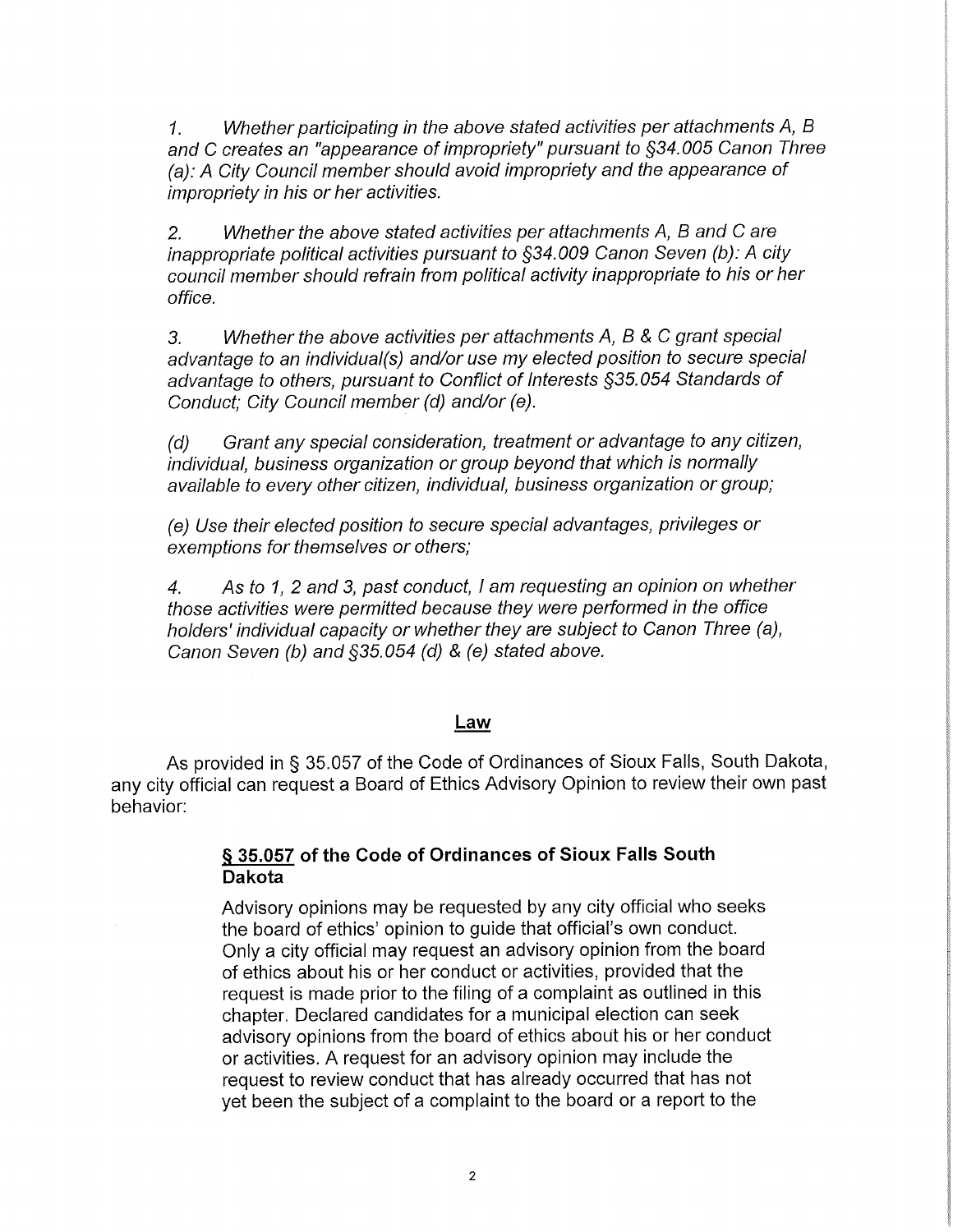fraud coordination committee. The "self-reporting" on past incidents shall not act as a bar against possible sanctions for that conduct, but may be considered in mitigation of any possible penalties otherwise imposed.

Pursuant to City Ordinance § 34.005 (Canon Three), the Board of Ethics has the authority within the bounds of federal statutes, state statutes, and city ordinances to determine what constitutes an appearance of impropriety.

### § 34.005 of the Code of Ordinances of Sioux Falls, South **Dakota**

(a) A city council member should avoid impropriety and the appearance of impropriety in all his or her activities.

(b) It is essential that city government attract those citizens best qualified and willing to serve. City council members have legitimate interests (economic, professional and vocational) of a private nature. City council members should not be denied, and should not deny to other city council members or citizens, the opportunity to acquire, retain and pursue private interests, economic or otherwise, except when conflicts with their responsibility to the public cannot be avoided.

(c) City council members should conduct themselves at all times in a manner that promotes public confidence in the integrity of their office and of city government.

(d) City council members should not allow family, social or other relationships to unduly influence their conduct or judgment and should not lend the prestige of the office of city council member to advance the private interests of others; nor should they convey or permit others to convey the impression that they are in a special position to influence them.

The City of Sioux Falls, at City Ordinance § 38.001, has adopted South Dakota state statutes as they relate to elections and campaign finance laws:

### § 38.001 of the Code of Ordinances of Sioux Falls, South **Dakota**

The provisions of the general election laws and administrative rules promulgated thereto of the State of South Dakota shall apply to all municipal elections unless specifically provided by city charter or city ordinance. The provisions of state law on campaign finance applicable to state legislative office shall also apply to all elected municipal positions.

The city clerk shall conduct all municipal elections provided by this chapter and by city charter. Any statement, form, or filing required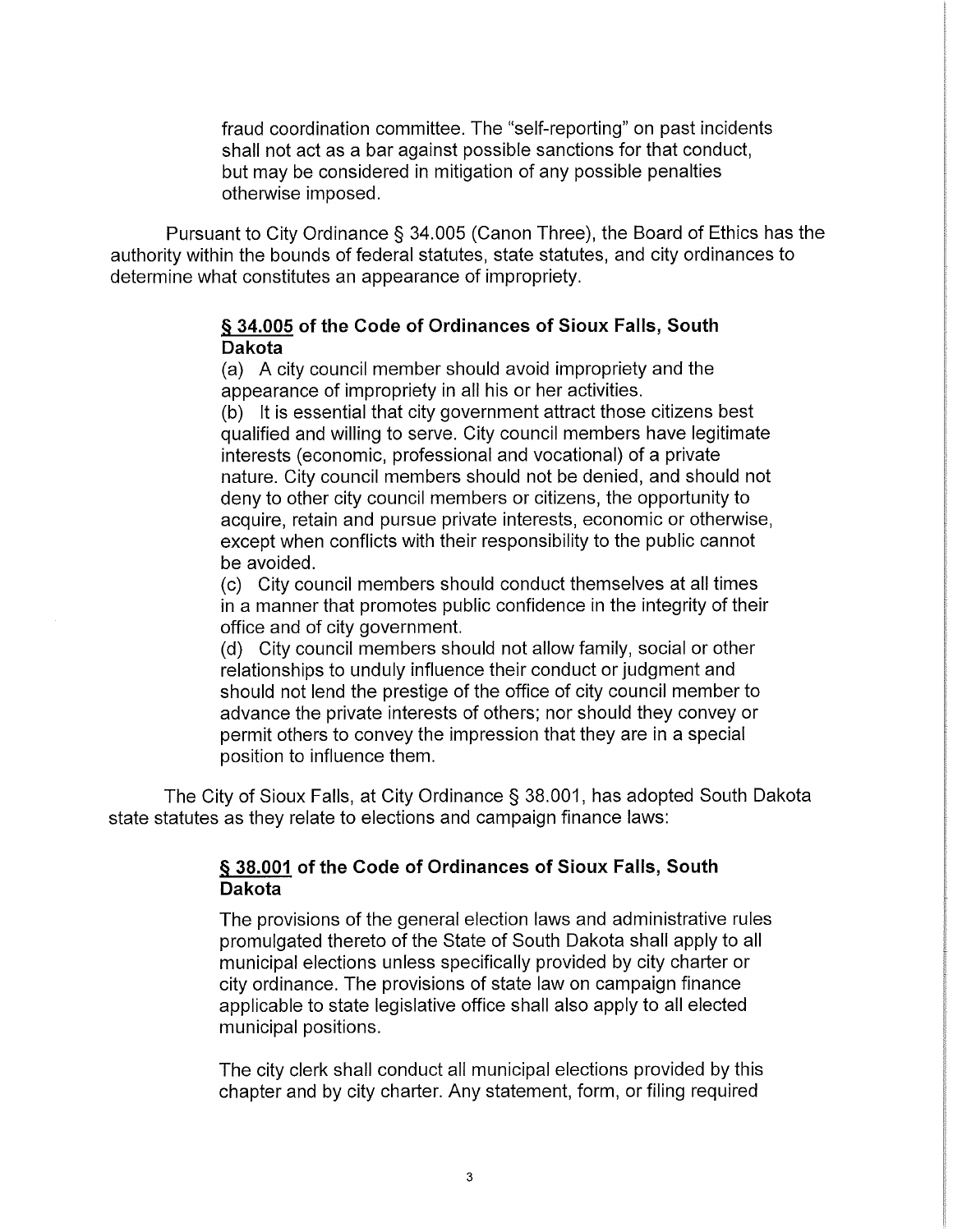by the general election laws of the state of South Dakota applicable to municipal elections shall be submitted to the city clerk's office.

The city council by ordinance may adopt specific filing and campaign finance reporting requirements for any municipal election in addition to those provided by state law.

By ordinance, the city may call for an advisory election on any issue to be presented to the voters at any regularly scheduled or special municipal election as otherwise allowed by law.

# **SDCL § 12-27-8**

Limits on contributions to legislative or county candidate or candidate's campaign committee--Violation as misdemeanor. A legislative or county candidate or the candidate's campaign committee may accept contributions during any calendar year as follows:

 $(1)$ Not to exceed one thousand dollars from a person, unless the person is the candidate or a member of the candidate's immediate family, in which case contributions may be made without limit:

- $(2)$ Not to exceed one thousand dollars from an entity;
- $(3)$ Without limit from a political action committee;
- $(4)$ Without limit from a political party; and
- $(5)$ Without limit from a candidate campaign committee.

Any contribution from a ballot question committee is prohibited. Any contribution from a person who is an unemancipated minor shall be deducted from the total contribution permitted under this section by the unemancipated minor's custodial parent or parents. A violation of this section is a Class 2 misdemeanor. A subsequent offense within a calendar year is a Class 1 misdemeanor.

### Opinion

In regard to Question 1, the Board has determined that creation of a PAC is not a breach of the ethics rules and does not rise to the appearance of impropriety.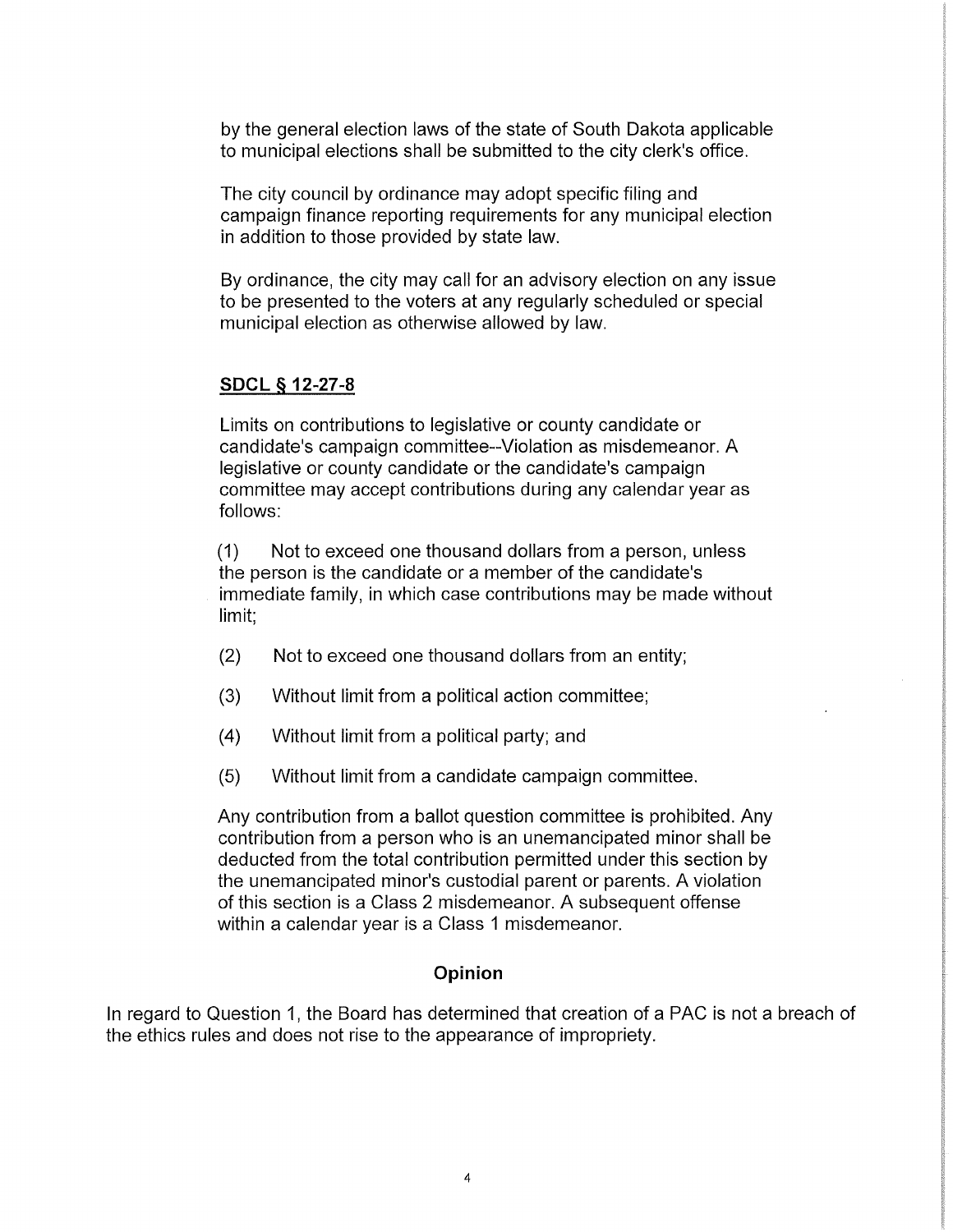In regard to Question 2, the Board has determined that hosting fundraisers for candidates in city elections using the Council member's title and position as a Sioux Falls City Council member is not a breach of ethics rules and does not rise to the appearance of impropriety.

In regard to Question 3, the Board has determined that the act of a Council member using his or her title as a Sioux Falls City Council member to assist candidates in city elections by appearing in a postcard supporting their candidacy is not a breach of the ethics rules and does not rise to the appearance of impropriety.

In keeping with Board of Ethics Rule of Procedure 2.03 and Ethics Board precedent (see Advisory Opinions 2007-1, 18-2 and 19-5), the Board declined to apply hypothetical activities to the questions presented above and, consequently, the Board's decision is limited to the facts presented in said questions.

In regard to Question  $4(a)^1$  referenced above, the Board has determined that Councilor Brekke's acceptance of a donation from another elected official, which was within the limits of campaign finance laws, was not a breach of the ethics rules and therefore did not rise to the appearance of impropriety.

In regard to Question 4(b)<sup>2</sup> referenced above, the Board has determined that Councilor Brekke's acceptance of a robo-call supporting her candidacy from Theresa Stehly in her individual capacity was not a breach of ethics rules and therefore did not rise to the appearance of impropriety.

In regard to Question  $4(c)^3$ , the Board has determined that Councilor Brekke's acceptance of miscellaneous independent contributions from friends of Council member Theresa Stehly was not a breach of ethics rules and therefore did not rise to the appearance of impropriety.

In regard to Councilor Brekke's sub-part question to Questions 4(a-c), as the activities referenced therein were not a breach of ethics rules and therefore did not rise to the appearance of impropriety, it is the opinion of the Board of Ethics that Councilor Brekke can engage is such activities in 2020.

With respect to the fifth, sixth, seventh and eighth questions posed by Councilor Brekke<sup>4</sup>, the Board declines to advise on such questions pursuant to City Ordinance 35.057, which states as follows:

<sup>&</sup>lt;sup>1</sup> Councilor Brekke identified this as question 1.

<sup>&</sup>lt;sup>2</sup> Councilor Brekke identified this as question 2.

<sup>&</sup>lt;sup>3</sup> Councilor Brekke identified this as question 3.

<sup>4</sup> Councilor Brekke identified these questions as questions 1, 2, 3, and 4 respectively on pages 3 and 4 of Request for Advisory Opinion.